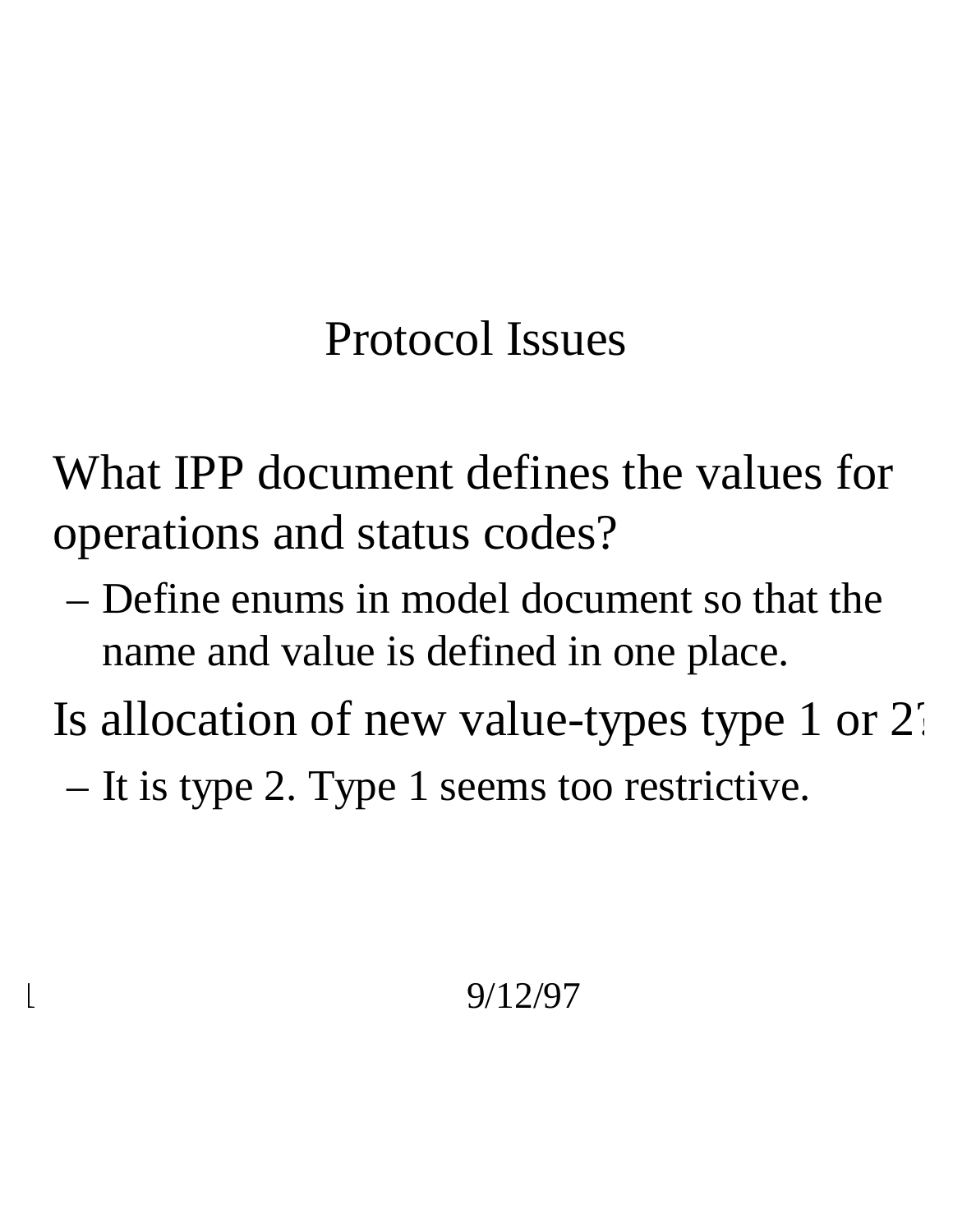• How do parameters differ from attributes in operations?:

– Parameters precede attributes for good reason sometimes, so call them both "attributes" and then specify order of operation attributes.

# • Is HTTP header information correct?

– We need more people to study the list.

Must an IPP client use or a server support *Accept-Charset*?

– No, because only UTF-8 is supported.

## 2 9/12/97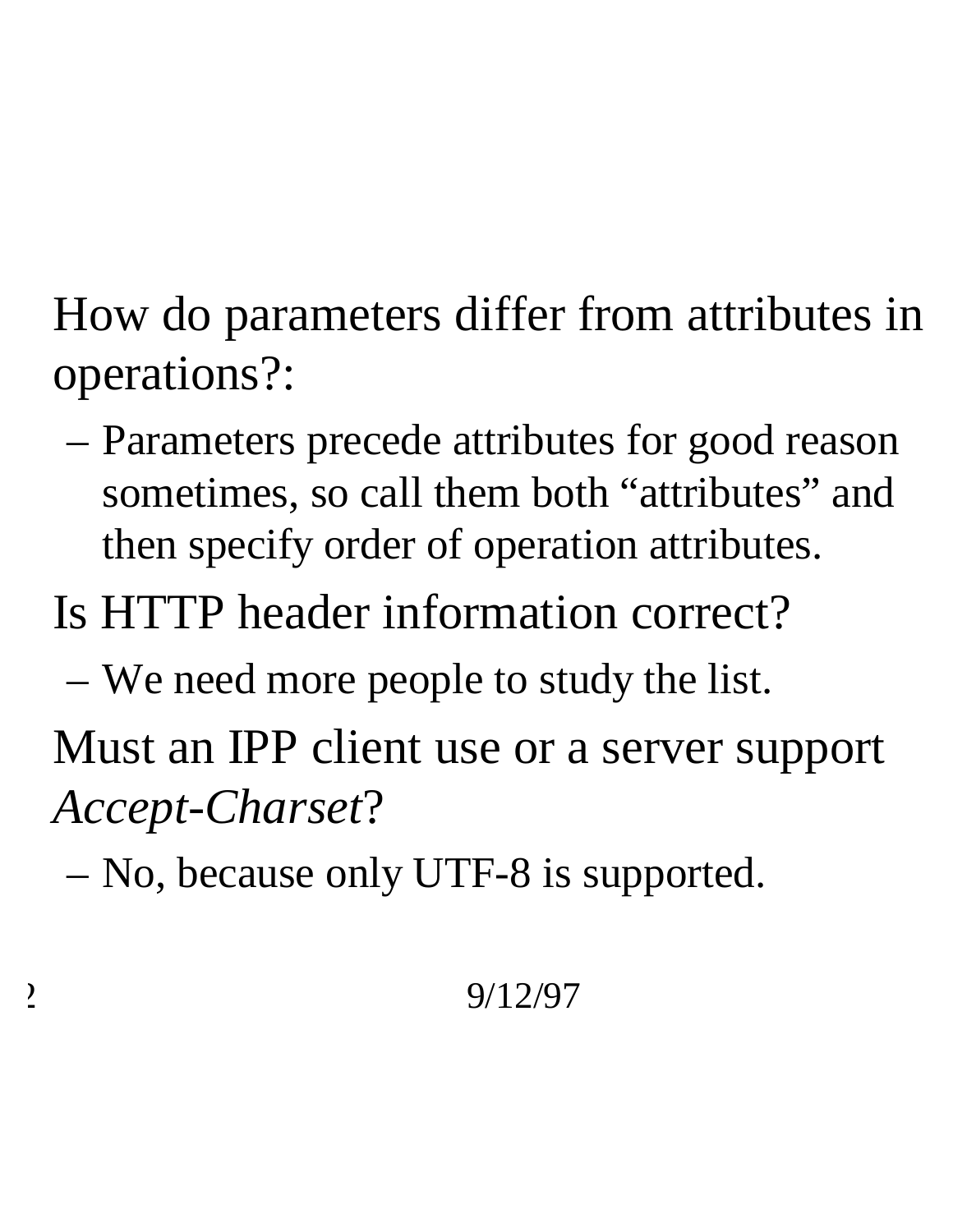• How does each security mechanism supply the *job-originating-user* and *joboriginating-host* values?

– the above attributes are replaced by *joboriginating-id* which a server obtains from the underlying security mechanism and *user-name* which a client may specify as an attribute. A client may display either. A server uses *joboriginating-id* to determine job ownership and to decide whether the sender of Cancel-Job is authorized.

## $\frac{3}{2}$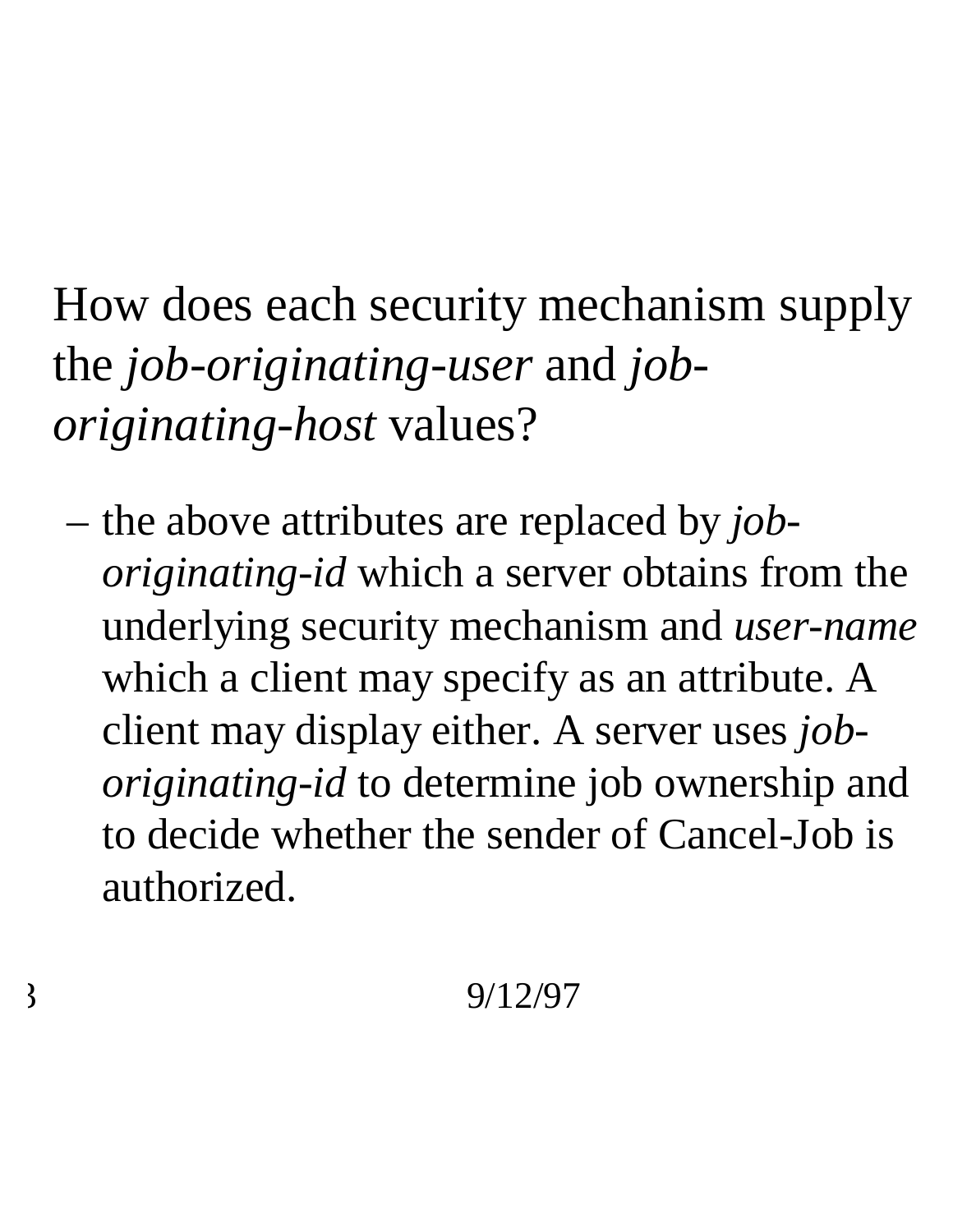## • HTTP Methods

– Print versus Post

4 9/12/97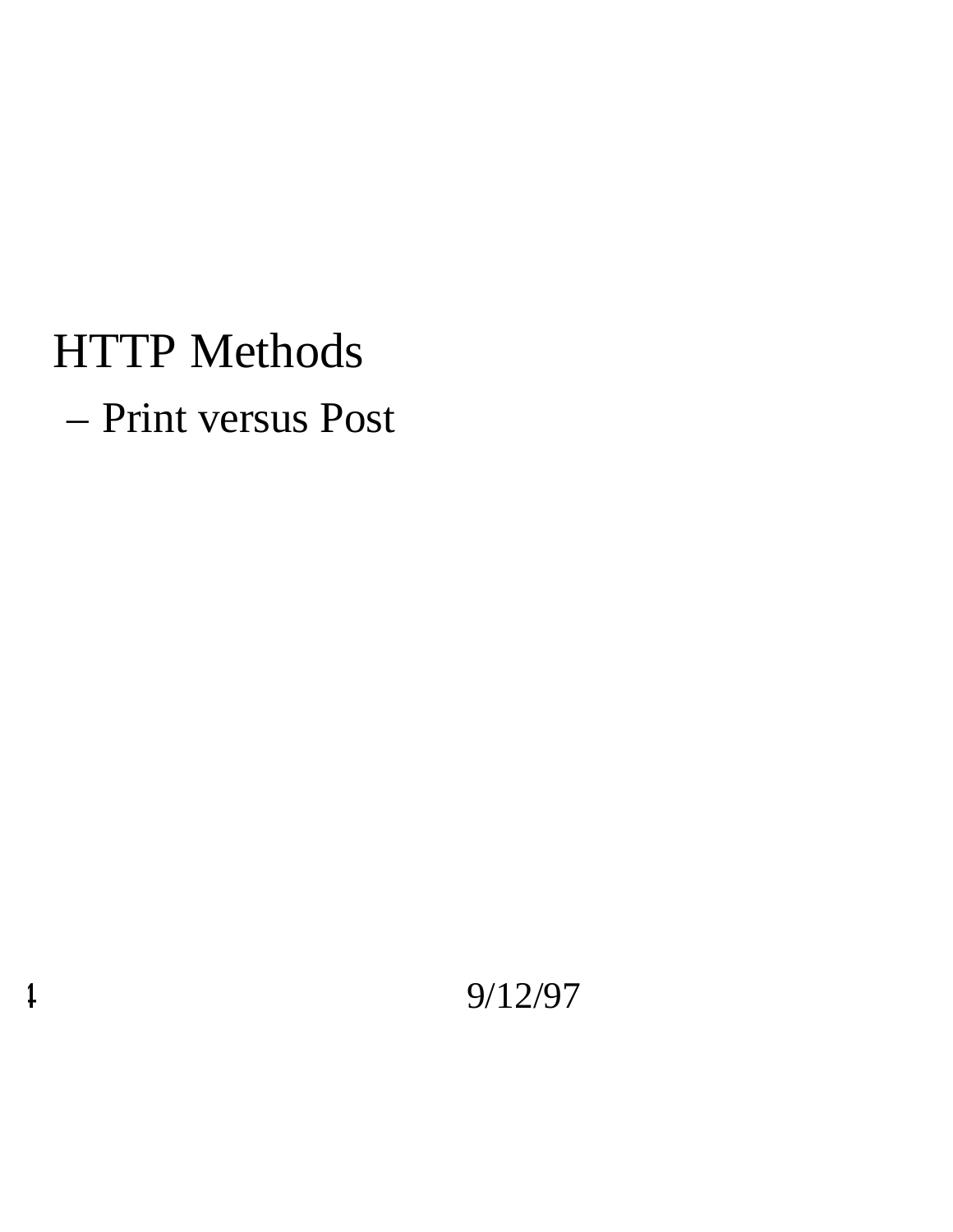# LPD Mapper Issues

• How does a mapper support *job-originating-host*?

– eliminate it (see Protocol issue):

- for IPP to LPD, set H to mapper's host
- for LPD to IPP, ignore H value

• Is *job-k-octets* the sum of the bytes of each document times the number of copies?

– No, IPP is just the single copy size. So it differs from LPD, but the conversion is easy.

### $\frac{5}{9/12/97}$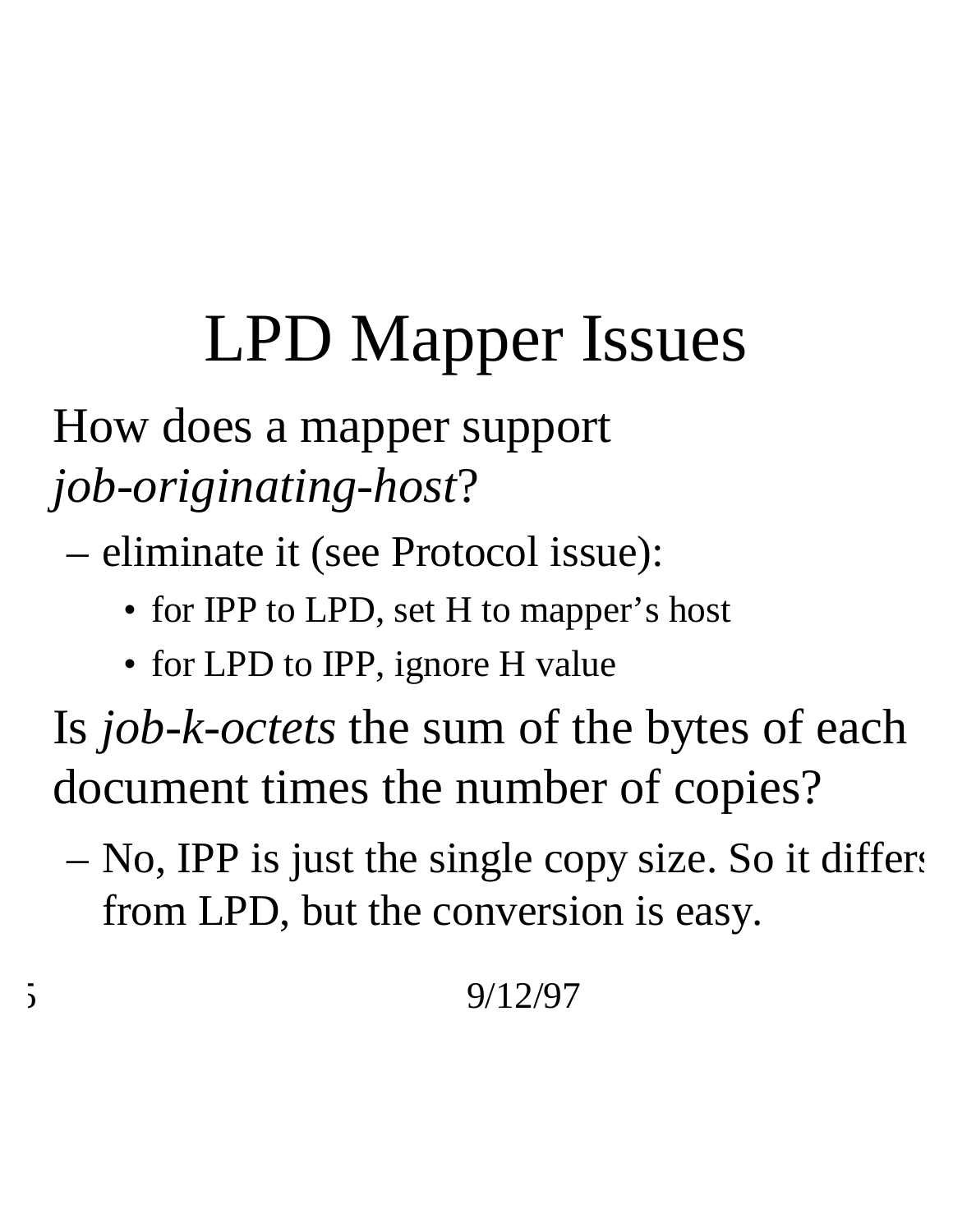The mapper needs an algorithmic way to ma between an LPD job-id and an IPP job-uri.

- change job-uri attribute to job-id so that job-id has an integer value (like existing print systems • How does the IPP-to-LPD mapper convert the job target of Cancel-Job to the printer target and job-id for remove-jobs?
	- change all IPP job operations to printer operations with a job-id as an operation attribut
	- use algorithm for IPP job-id to LPD job-id

### $\frac{6}{5}$  9/12/97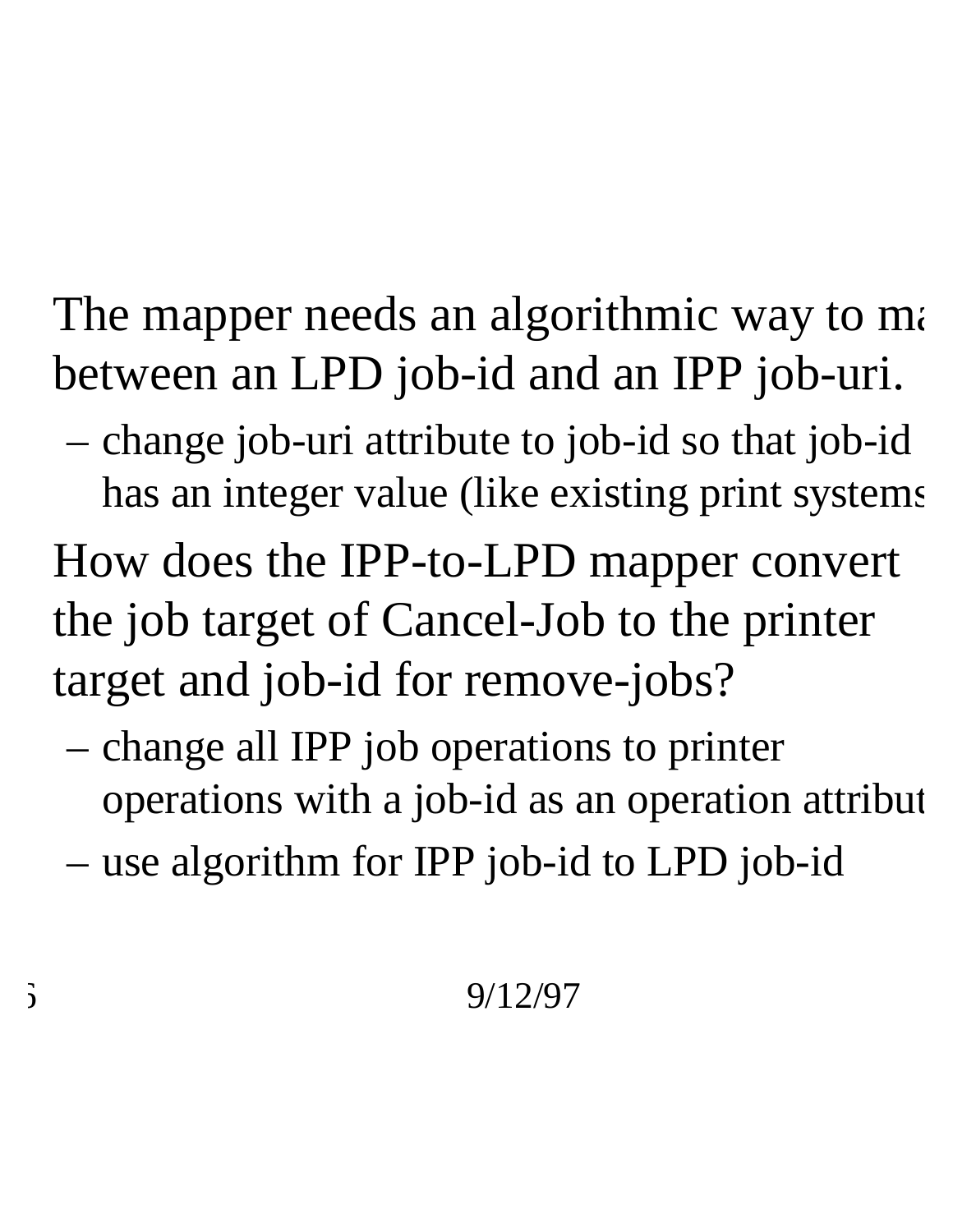• Should the formats specified for sendqueue-state (short and long) be required?

– no comments yet for either direction

• Is the mapping of attributes for send-queuestate (short and long) correct?

– no comments yet for either direction

Is the mapping between IPP attributes and control file functions correct?

– no comments yet for either direction

## $7 \hspace{2.5cm} 9/12/97$